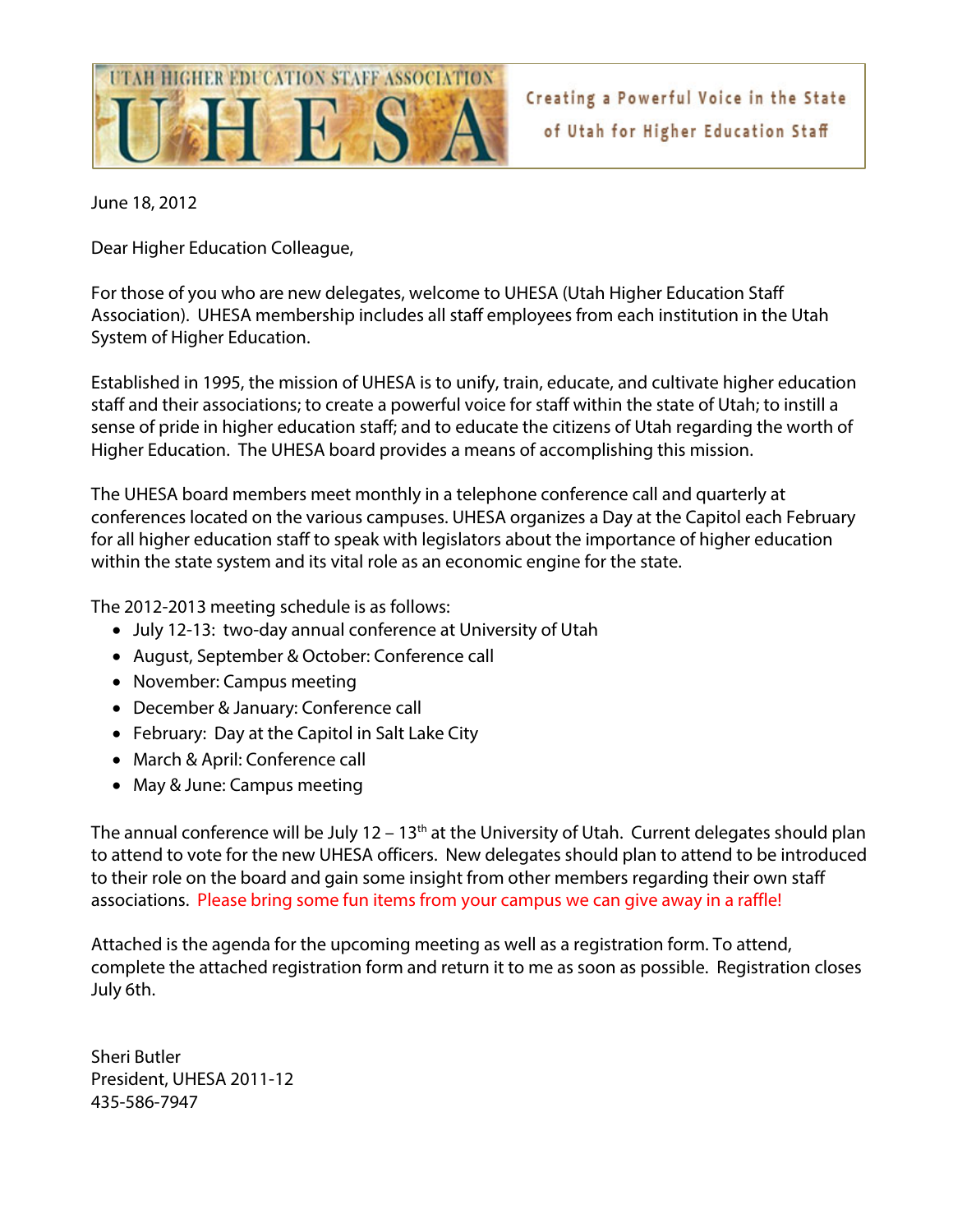

## **UHESA Annual Conference – July 12 & 13, 2012 University of Utah**

## **Wednesday, July 11th**

Check-in for lodging at University Guest House (if applicable)

| 10:00 a.m.  | <b>Thursday, July 12<sup>th</sup> - The Tower at Rice-Eccles Stadium - <math>6th</math> Floor</b><br>Welcome / Breakfast Bar<br>Introduction of new members  | Sheri Butler                                                         |
|-------------|--------------------------------------------------------------------------------------------------------------------------------------------------------------|----------------------------------------------------------------------|
|             | Old Business, Part I<br><b>Financial Report</b>                                                                                                              | Jenn Reed                                                            |
| 12:00 p.m.  | Lunch & Break                                                                                                                                                |                                                                      |
| $1:15$ p.m. | <b>Group Activity</b><br>Get to Know the Delegates Game                                                                                                      | <b>TBD</b>                                                           |
| 2:30 p.m.   | 2011-2012 Year in Review                                                                                                                                     | Sheri Butler                                                         |
|             | Old Business, Part II including:<br>Legislative Report Part I - 2012 update(s)<br>PR/Media Committee report for 2011-2012<br>Nominations for 2011-2012 board | <b>Bill Jensen</b><br><b>Travis Rosenberg</b><br><b>Sheri Butler</b> |
| 5:00 p.m.   | Adjourn / Free Time<br>(Lodging Check-in for those staying just one night)                                                                                   |                                                                      |
|             | <u> Friday, July 13th – The Tower at Rice-Eccles Stadium – 6th Floor</u>                                                                                     |                                                                      |
| 9:00 a.m.   | Welcome / Breakfast Bar                                                                                                                                      | <b>Sheri Butler</b>                                                  |
| 9:30 a.m.   | <b>Guest Speaker:</b><br>Sheryl Allen, Chair, U for Higher Education Committee                                                                               | Jenn Reed                                                            |
| 10:45 a.m.  | Legislative Report, Part II<br>Discussion on 2013 Legislative Session Priorities                                                                             | <b>Bill Jensen</b>                                                   |
| 11:30 a.m.  | <b>New Business</b><br>2012-2013 Elections - New Board Announced<br>2012-2013 meeting schedule<br>Drawings for prizes from delegates                         | <b>Kim Rasbold</b>                                                   |
| 12:30 p.m.  | Lunch & Adjourn / Travel Safely                                                                                                                              |                                                                      |